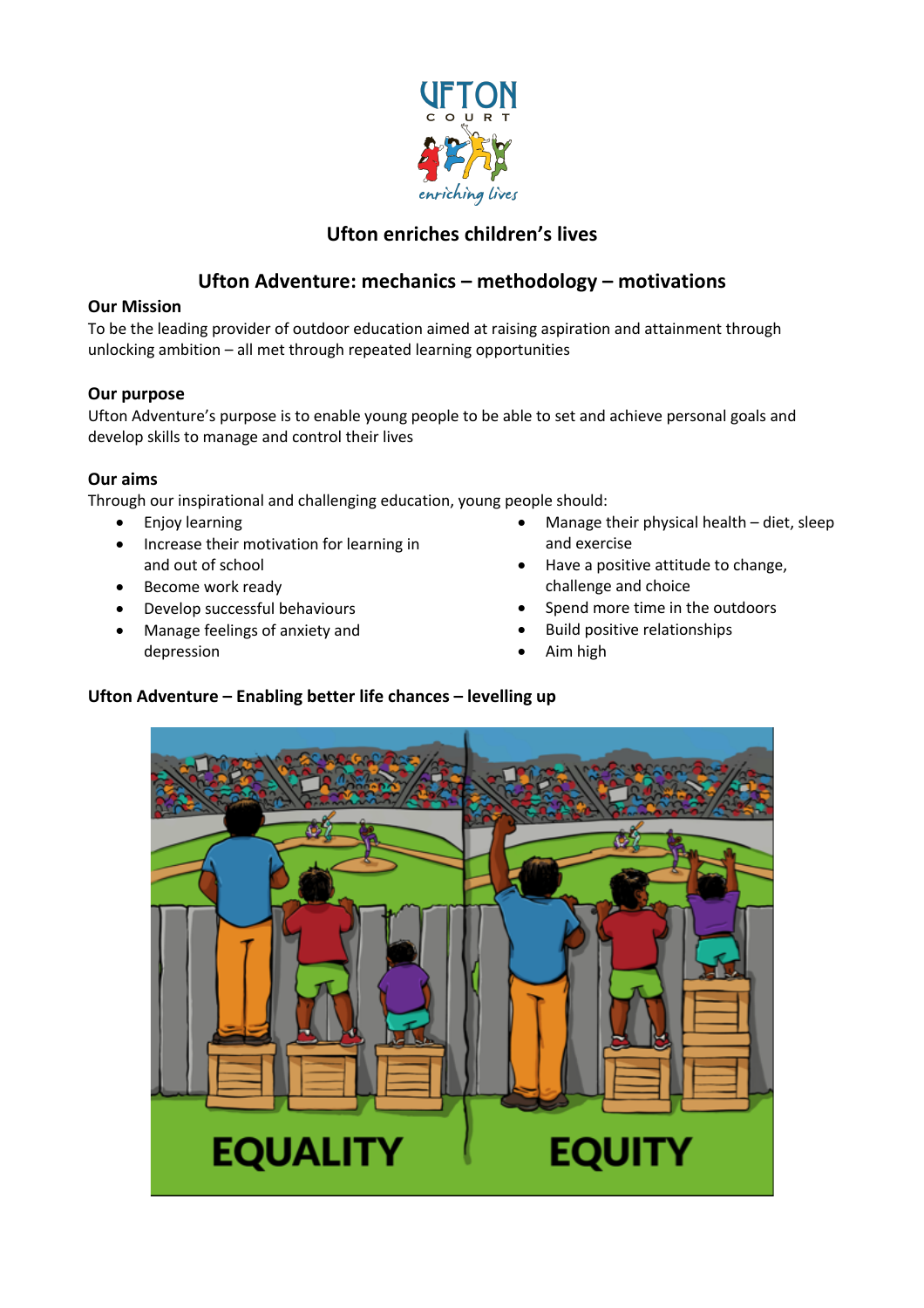### **Mechanics –** *what do we do?*

Ufton Adventure comprises of repeated day and residential experiences through the following programmes:

- Personal Development those children who would benefit from focussing on their Social and Emotional Aspects of Learning
- STEM those children who would benefit from curriculum enrichment using outdoor and kinaesthethic learning
- Leadership those confident and articulate pupils who could use those skills more effectively
- SEND Special Educational Needs and Disability
- REAP Reducing Exclusion through Alternative Provision

### **Aspiration**

At Ufton Adventure, we develop social and emotional aspects of learning and wellbeing through our 'Ladders of Success' for self-esteem, empathy, friendship, nature connectedness and wellbeing.

The ladders break down those abstract concepts to give children building blocks to success and a more positive mental attitude. They also allow the children to have a voice in their own personal development as they can decide, through reflection and review, where on the ladders they would like to focus. Together with Ufton Adventure staff a personal action plan is then created and sent back to school so that the learning and development gained at Ufton is transferrable.

Another way we work on aspiration is through progressive outdoor education. Each day of each residential, the children's skills are developed and the level of challenge is increased. This skills-based learning approach provides environments where independence, thinking skills, collaboration and active learning are developed at the same time as knowledge is acquired. As the skill level of an individual increases so the challenge needs to increase as well. If a person has low skills and high challenge, it may produce anxiety. If a person has high skills and low challenge, it may produce boredom. Our programmes and progressions are designed carefully to ensure the level of skill is closely matched to the level of challenge. This results in deep learning and high levels of personal and 'work' satisfaction (Mihaly Csikszentmihalyi, 2008).



### Csíkszentmihályi's Flow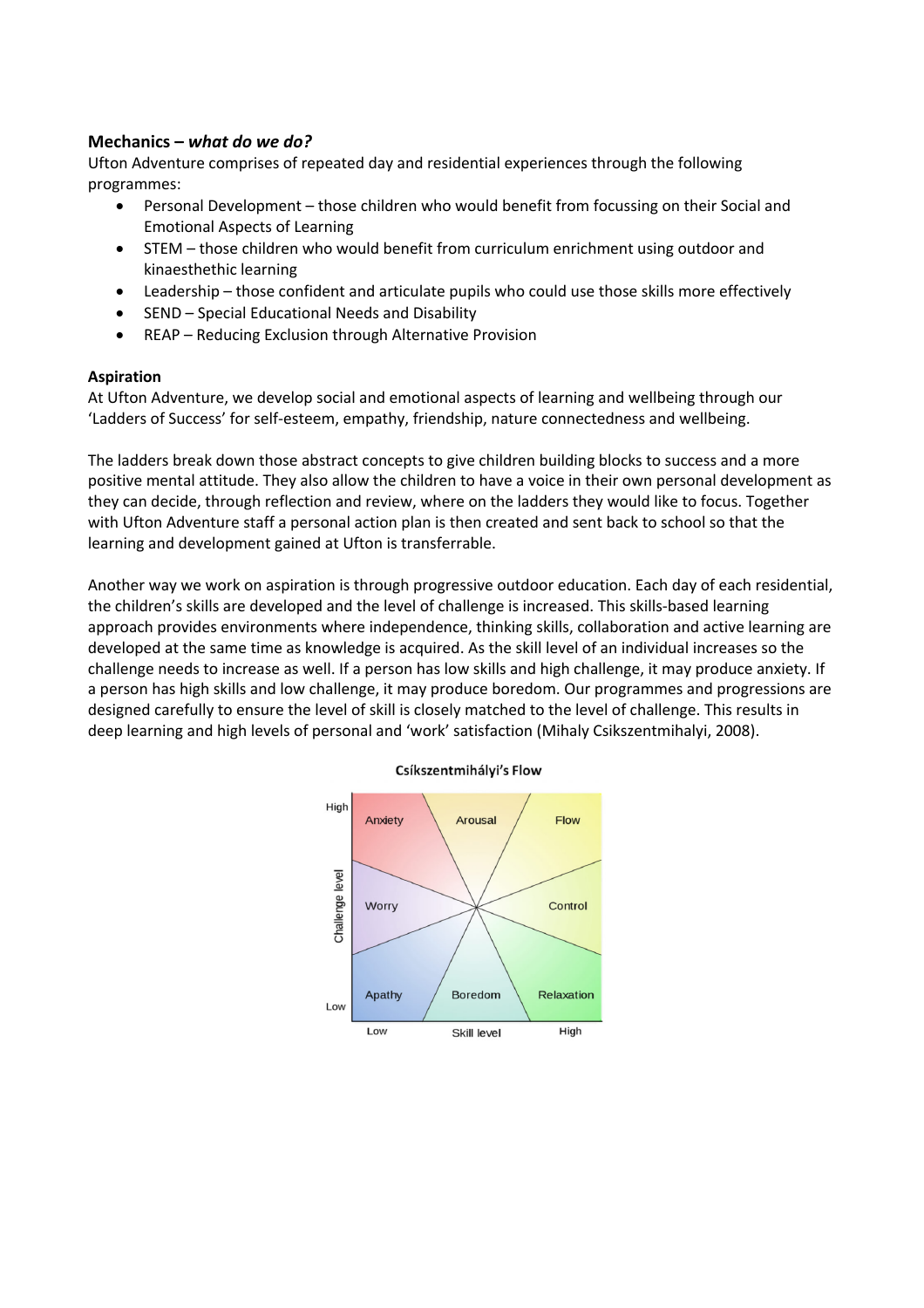## **Attainment**

Alongside raising aspiration, we are determined to raise attainment, so that we support schools with the children's curriculum needs. In order to achieve this we provide the following opportunities:

- STEM curriculum in context
- Curriculum sessions (mainly Y7 11)
- Revision courses (Y11)
- AQA Unit Award Scheme accreditations
- Other recognised outdoor accreditations

Our STEM sessions are delivered to both primary and secondary groups, linked to national curriculum objectives. Being objective driven rather than activity led improves a learner's understanding, empowers pupils to take control of their learning, encourages independent learning and enables young people to give accurate feedback about their learning.

In Year 11, our partner schools are offered revision weekends where the schools can use the Ufton Court Adventure setting to both stimulate learning and to relax the mind ready for learning.

As a registered centre, we offer various units from the AQA UAS. The scheme is invaluable as it is an important pathway for students to receive accreditation for their achievements. It provides a wide range of units which are differentiated, making accreditation accessible to all pupils regardless of their ability.

### **Methodology –** *the ways of teaching*

- All our curriculum sessions are objective led rather than activity led and the objectives are based on the relevant national curriculum.
- Our curriculum sessions have four elements: Investigate-Consider-Reflect-Review
- Our 'ladders of success' scaffold personal development in the areas of self-esteem, empathy, friendships, nature connectedness and wellbeing.
- We are encouraging four capacities within the young people to become successful learners; to become confident individuals; to be responsible citizens and to be effective contributors.
- We have high expectations in terms of behaviours that maximise learning and encourage respect, responsibility, resilience and reflection as the Ufton 4Rs
- The repeated interventions are all based on a progressive, skills based model; the task being done needs to call upon previous or higher skills and be a bit difficult and challenging yet still possible.

### **Objective/Target led**

The inspirational and progressive teaching at Ufton Adventure is all objective driven. Being objective driven rather than activity led improves a learner's understanding, empowers pupils to take control of their learning, encourages independent learning and enables young people to give accurate feedback about their learning.

### **Investigate-Consider-Reflect-Review**

Our curriculum work uses the four elements – Investigate, Consider, Reflect, Review – to give young people a clear aim of what we want them to know, do and understand. We want groups to take more responsibility for their own learning so they need to know:

- 1. What they are going to learn
- 2. How they will recognise when they have succeeded
- 3. Why they should learn it in the first place

#### **Investigate, Consider, Reflect, Review gives a structure for that to be achieved.**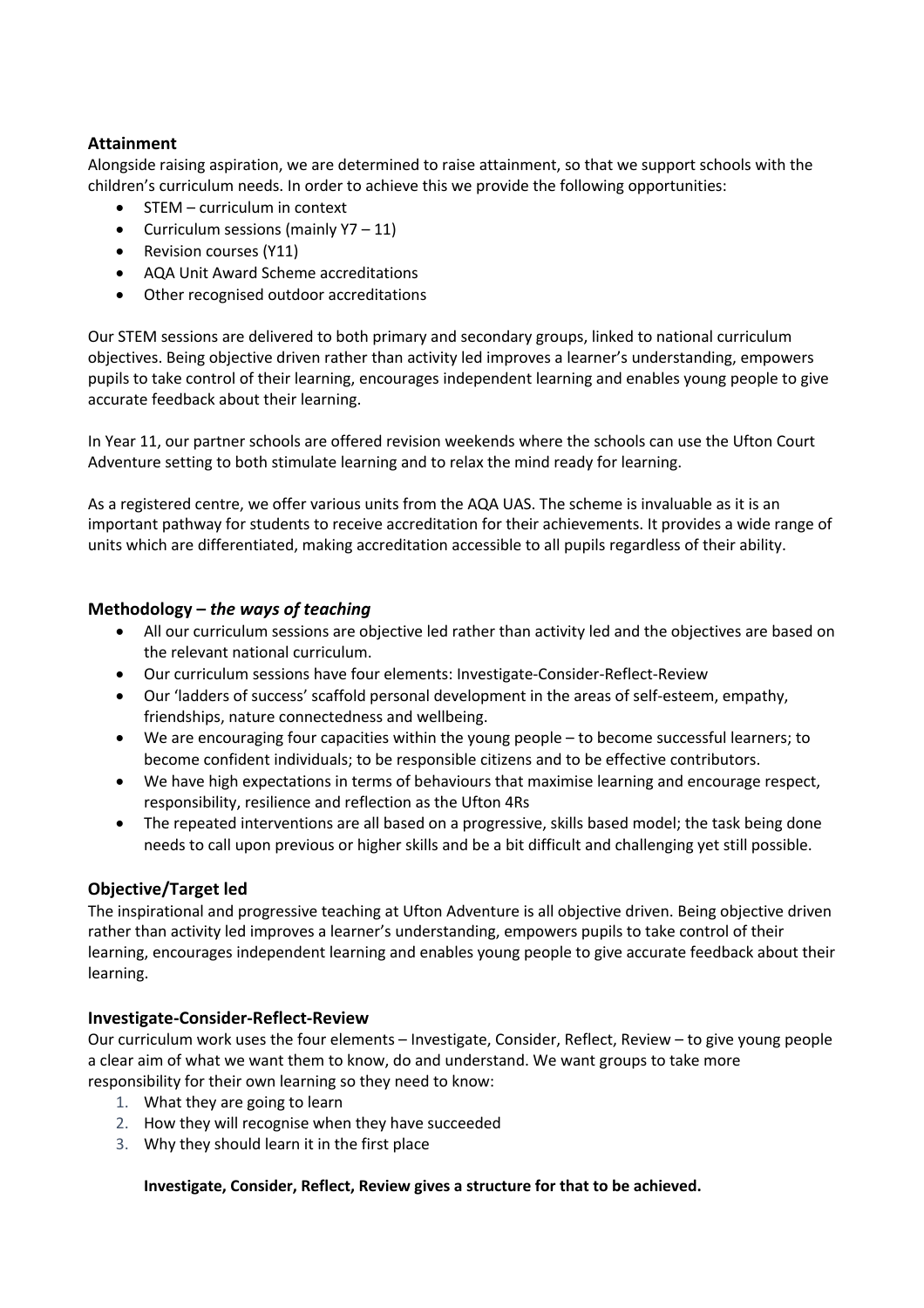### **Ladders of Success**

These cover the social and emotional areas of self-esteem, empathy, friendship and nature connectedness and wellbeing.



The ladders break down those abstract concepts to give children building blocks to success and a more positive mental attitude. They also allow the children to have a voice in their own personal development as they can decide, through reflection and review, where on the ladders they would like to focus. Together with Ufton Adventure staff a personal action plan is then created and sent back to school so that the learning and development gained at Ufton is transferrable.

The Ladders have further been expanded with skills that also tie in with becoming Work Ready.

Six key capabilities have been identified through research as being important in determining if someone stands a good chance of being employable. These are:

- Self-aware (Responsible for their own actions)
- Receptive (Open minded)
- Driven (Tries to improve own performance)
- Self-assured (Confident with good self-esteem)
- Resilient (Coping strategies)
- Informed (Aware of options)

These six skills link well with self-esteem, empathy and friendship.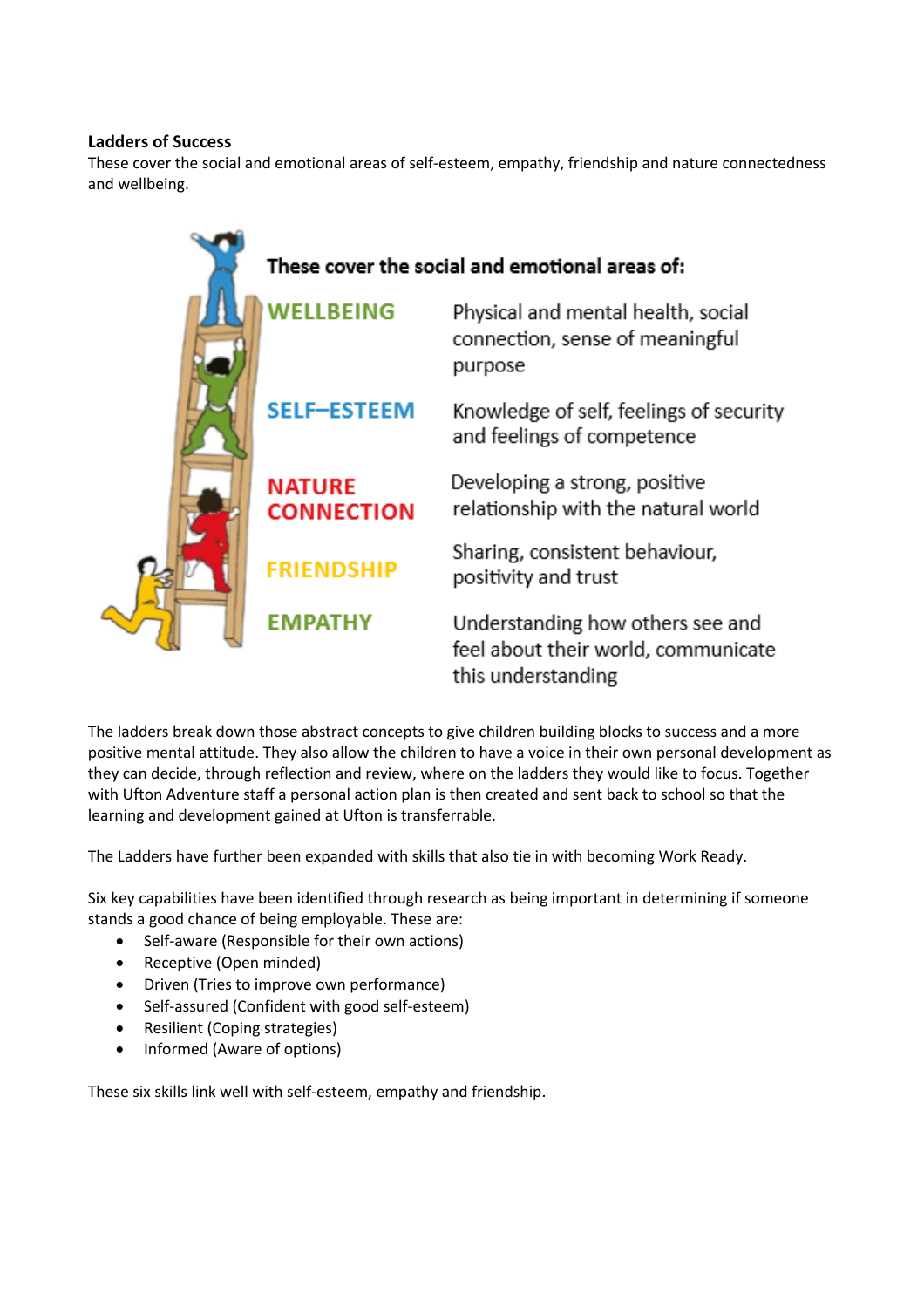### **Four Capacities**

*To become successful learners; to become confident individuals; to be responsible citizens and to be effective contributors.*

Developing the four capacities is a continuing process to encourage more learning through experiences to best ensure that children and young people are prepared for the complex world they will be living in when they leave school. Whilst at Ufton Adventure, we aspire that children will become successful learners, confident individuals, responsible citizens and effective contributors.

A successful learner will be enthusiastic, motivated, determined to achieve and open to new thinking and ideas. A confident individual will have self-respect and a sense of physical, mental and emotional wellbeing. Responsible citizens are those with respect for others and who are willing to participate responsibly in all aspects of life. Effective contributors are resilient and self-reliant. –Scottish Curriculum for Excellence

### **Four R's**

These are used to promote positive behaviours within our visiting groups. These learning behaviours are essential foundations for raising aspiration and attainment.

- Respect: for themselves, others, equipment and the environment
- Responsibility: for their behaviour, their belongings, their safety, the natural world
- Resilience: to give things a go, to keep trying, to break down goals, to bounce back
- Reflection: did I do all I could? How did I and others feel? What good things in nature did I see?

### **Rooted in Research**

Ufton Adventure's programmes are rooted in research and underpins our practice with every group. The following supporting Psychological Theories inform our work:

- John Bowlby's Attachment Theory
- Albert Bandura's Social Learning Theory
- Glasser's Choice Theory
- Piaget- Theories of Cognitive Development
- Csikszentmihalyi Theory of Flow
- Maslow's Hierarchy of Need
- Nurture Group Principles
- Therapeutic Thinking
- Claire Weekes' Floating through Anxiety
- Various wellbeing theories

### **John Bowlby – Attachment Theory**

Secure attachments cause the parts of the brain responsible for social and emotional development, communication and relationships to grow and develop in the best way possible

### **Albert Bandura – Social Learning Theory**

The importance of observing, modelling and imitating behaviours, attitudes and emotional reactions of others. Environmental and cognitive factors interact to influence human learning and behaviour. Children are more likely to attend to and imitate those people it perceives as similar to itself

#### **Glasser – Theory of Change**

Choice theory is an explanation of human behaviour developed by Dr William Glasser which explains that all we do all our lives is behave, and is that we choose our behaviour in an attempt to meet one or more of the five basic human needs that are built into our genetic structure.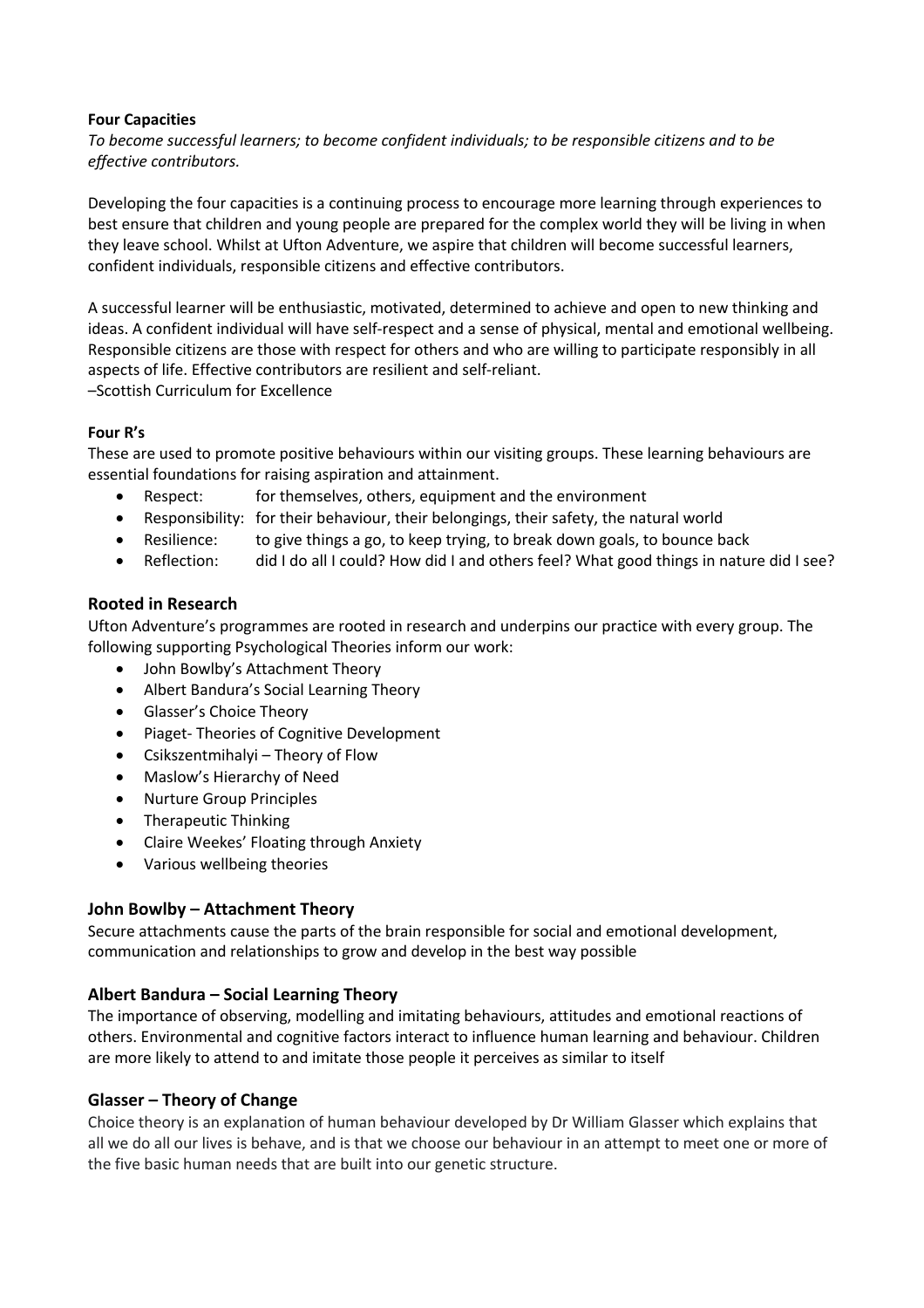## **Piaget – Theories of Cognitive Development**

Jean Piaget's theory of cognitive development suggests that intelligence changes as children grow. A child's cognitive development is not just about acquiring knowledge, the child has to develop or construct a mental model of the world.

# **Maslow's Hierarchy of Need**



### **Nurture Principles**

- 1. Learning is developmental
- 2. Ufton offers a safe base
- 3. Nurture is important in the development of wellbeing
- 4. Language is a vital means of communication
- 5. All behaviour is communication
- 6. Transitions are significant in the lives of children

# **Therapeutic Thinking**

Positive experiences create positive feelings, positive feelings create positive behaviour

# **Claire Weekes - Float Through Anxiety**

### **How Do You Swim?**

It's complicated. Coordination of arms, legs and head to propel yourself through the water. Breathing, keep going in the right direction, even when water gets in your eyes.

There are so many things you have to make happen, and so many techniques to master.

### **How Do You Float?**

You don't really have to learn to float. What you might have to learn is how to not get in your own way, how to simply let floating happen.

People will float too, if they just lay down on the water.

But people often find it hard to let go and trust in their body's natural ability to float. Their mistrust and apprehension will lead them to "do things" to try and stay afloat.

The most important part of the "technique" of floating is...do nothing, let go, and let time pass.

### **Float versus Swim**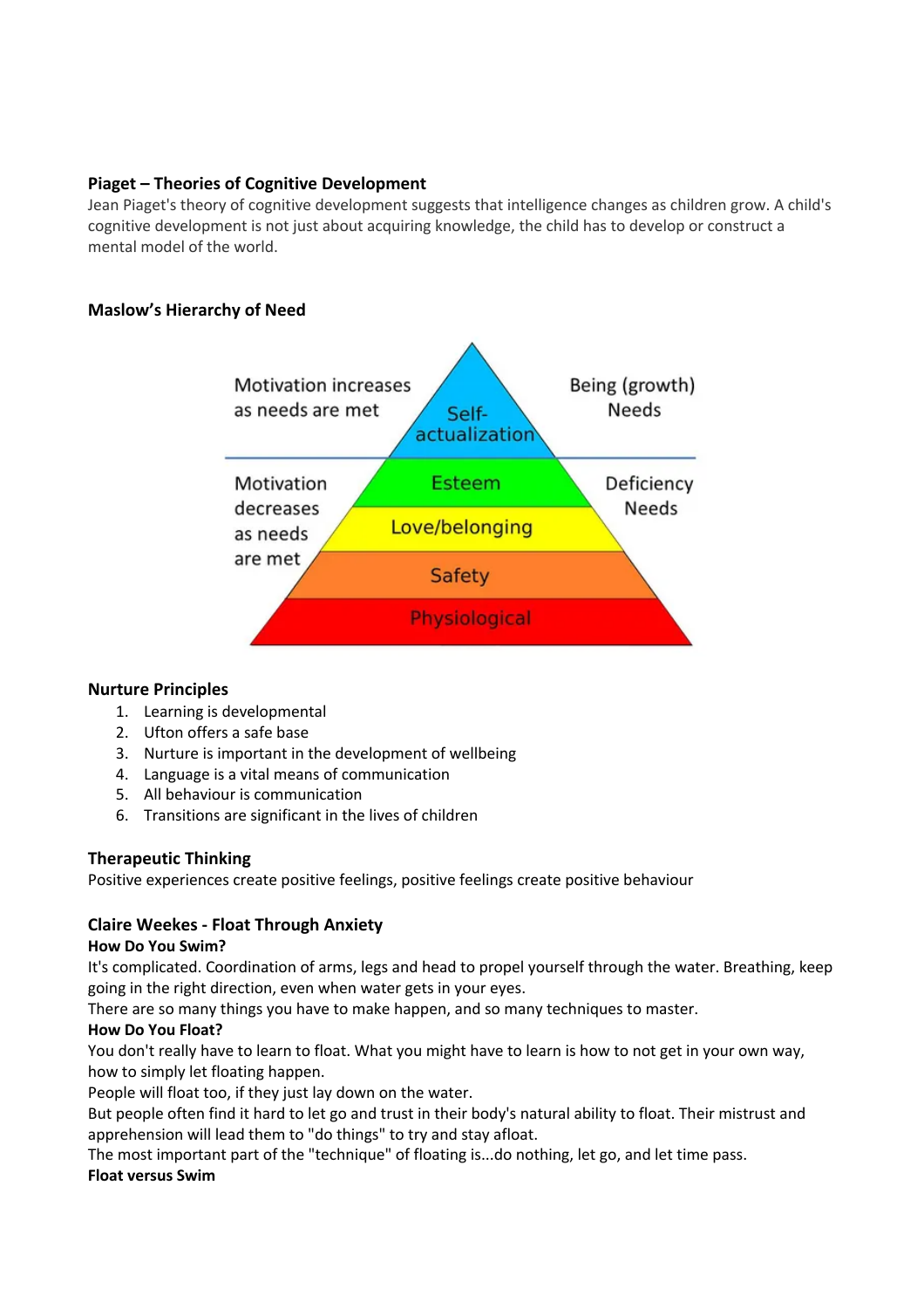When people usually expect the swimming kind of help: lots of specific ways for coping with anxiety, and many techniques to keep them "afloat".

But what they really need is more the floating kind of help. They need to learn to let go, rather than to make something happen, or prevent something from happening. That's the surest path to anxiety relief.

### **Wellbeing Ladder of Success**

- Authentic Happiness (Martin Seligman, 2011)
- Hierarchy of Needs (Maslow) Physiological needs, safety needs, social belonging, esteem, selfactualisation, self-transcendence = meaningful life
- PERMAH-theory (Seligman, 2011) Positive emotions, Engagement, Relationships, Meaning, Accomplishments, Health
- Six Factor Model of Psychological Well-being (Ryff) Autonomy, Environmental Mastery, Personal Growth, Positive Relations, Purpose in Life, Self-Acceptance
- Claire Weekes Floating through Anxiety

### **Progressive, skills based teaching**

A challenging and progressive style of teaching allows young people to focus on the process rather than the outcome. 'What skills are used in order to be successful in fire lighting?' rather than success being measured by lighting the fire.

Throughout our sessions, we always place more importance on the process rather than the outcome. The process is much more important as this allows skills to develop, takes the pressure off failing and encourages group and independent learning.

Skills-based learning gives knowledge the context to develop. Learners remember more effectively when they can use skills to access, process and express their knowledge. This approach to learning provides environments where independence, thinking skills, collaboration and active learning are developed at the same time as knowledge is acquired. Then, as skills develop, so must the level of challenge. Our programmes and progressions as designed carefully to ensure the level of skill is closely matched to the level of challenge. This results in deep learning and high levels of personal and 'work' satisfaction (Mihaly Csikszentmihalyi, 2008).

#### **Process vs Outcome**

Why is the process so important?

- It develops skills
- It takes the pressure off failing
- It puts the focus on learning
- It encourages group and independent learning

#### **Solution not Problem Focussed**

Why is this important?

- It encourages forward thinking
- It focusses on positives
- It makes us flexible
- It keeps us organised
- It moves away from an "I can't" mentality to an "I can't do it… yet" mentality

#### **Motivation –** *why am I doing this activity with these children here and now?*

Four key areas motivate us at Ufton Adventure to deliver our programmes: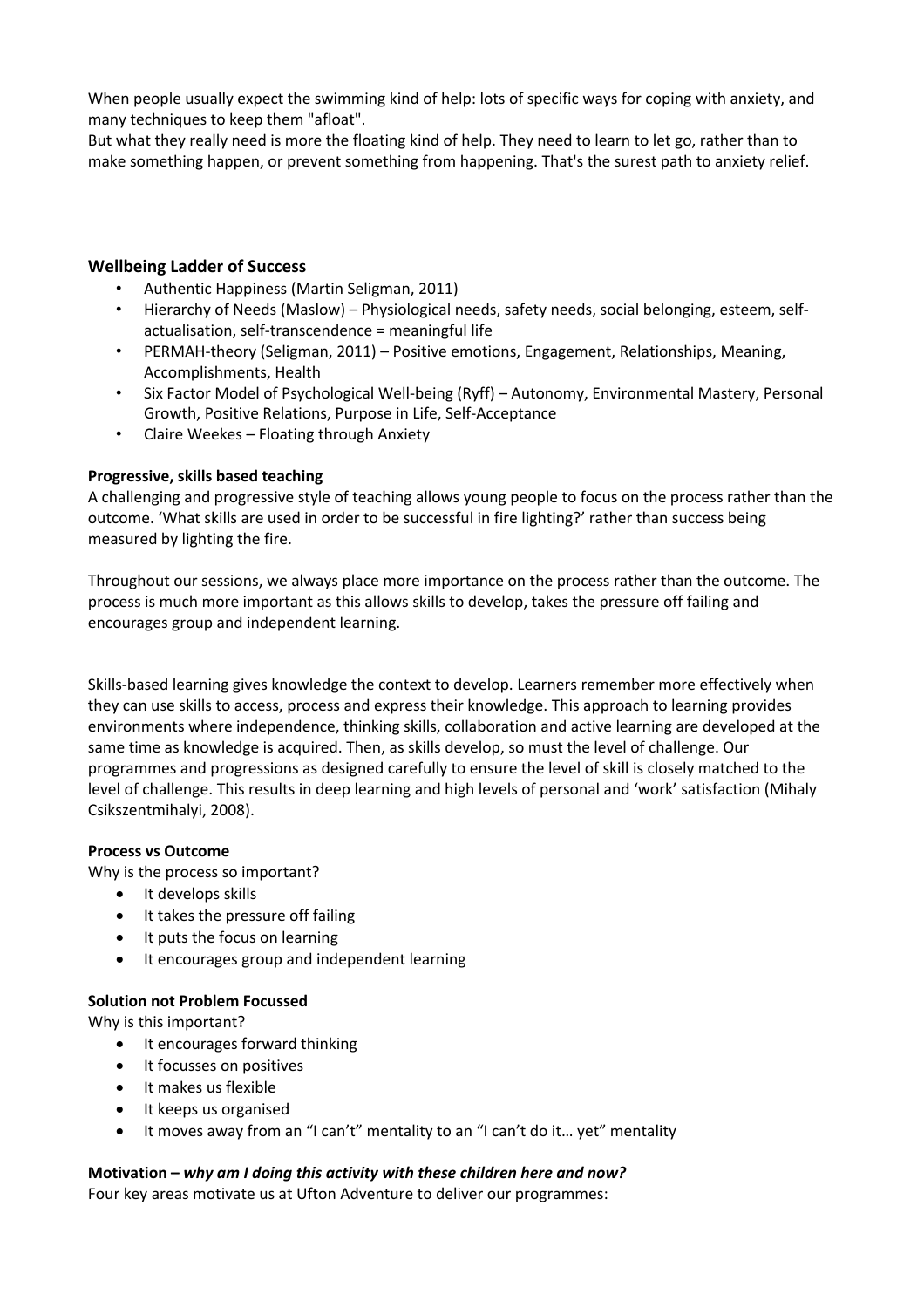- 1. The development of peer and pupil relationships
- 2. Research surrounding outdoor learning
- 3. A sense of place
- 4. Unexpected and unintended outcomes

### **The development of peer and pupil relationships**

In 2015, York Consulting completed three years of active research in the impact of learning away residential visits. The report identified what it is about the overnight stay that brings about such positive powerful outcomes for young people, long after their return to school. It has shown how residential visits can develop relationships between staff and students, and between students themselves, leading to impacts that persist long after the return to school. Relationships between students became more constructive and teachers said that they understood their students better and trusted them more.

### **Research surrounding outdoor learning**

Research is limited on the impact of outdoor learning on attainment. There is some modest support for increased attainment in terms of specific subject. For example, if a young person attends a geography field trip, their attainment in geography is likely to increase compared to a peer who does not attend. There is greater evidence that suggests outdoor learning combines curricular content and global skill development.

Do children benefit from learning outside the classroom? There is research evidence that the answer is 'yes'. Such work has been carried in:

- Attainment
- Personal and social development
- Physical activity
- Environmental awareness and sustainability
- Health and wellbeing

### **Attainment**

Research (York Consulting, 2015) has shown how residential visits can improve young people's engagement with their learning, and how this can be sustained in school leading to enhanced attainment.

We have also been involved in the measurement of our impact by Reading University. The first study showed a statistical gain in GCSE results with the cohort that came regularly to Ufton compared to a control group that did not. The second piece of research highlighted the following benefits:

- This decisive shift in attitudes highlights the transformative potential in Ufton's interventions
- Confidence in education and its value improved over time
- Confidence in ability to achieve aspirations improved over time
- Almost all the girls felt they were able to better manage anxiety, deal with new and challenging situations and try things they have not done before with confidence
- Efficacy measures evidenced a great deal of confidence in an ability to speak up for self, try things not done before, and self-care
- Much more appreciation and confidence in being close to nature
- Attending Ufton promoted feelings of freedom
- Improving social relationships that result from spending time at Ufton resulted in much greater confidence

### **Personal and social development**

The development of resilience, confidence and wellbeing transformed into optimism and constructive attitudes to learning back in school. Students often reported increased persistence when they found tasks difficult and more belief in their ability to cope.

### **Physical activity**